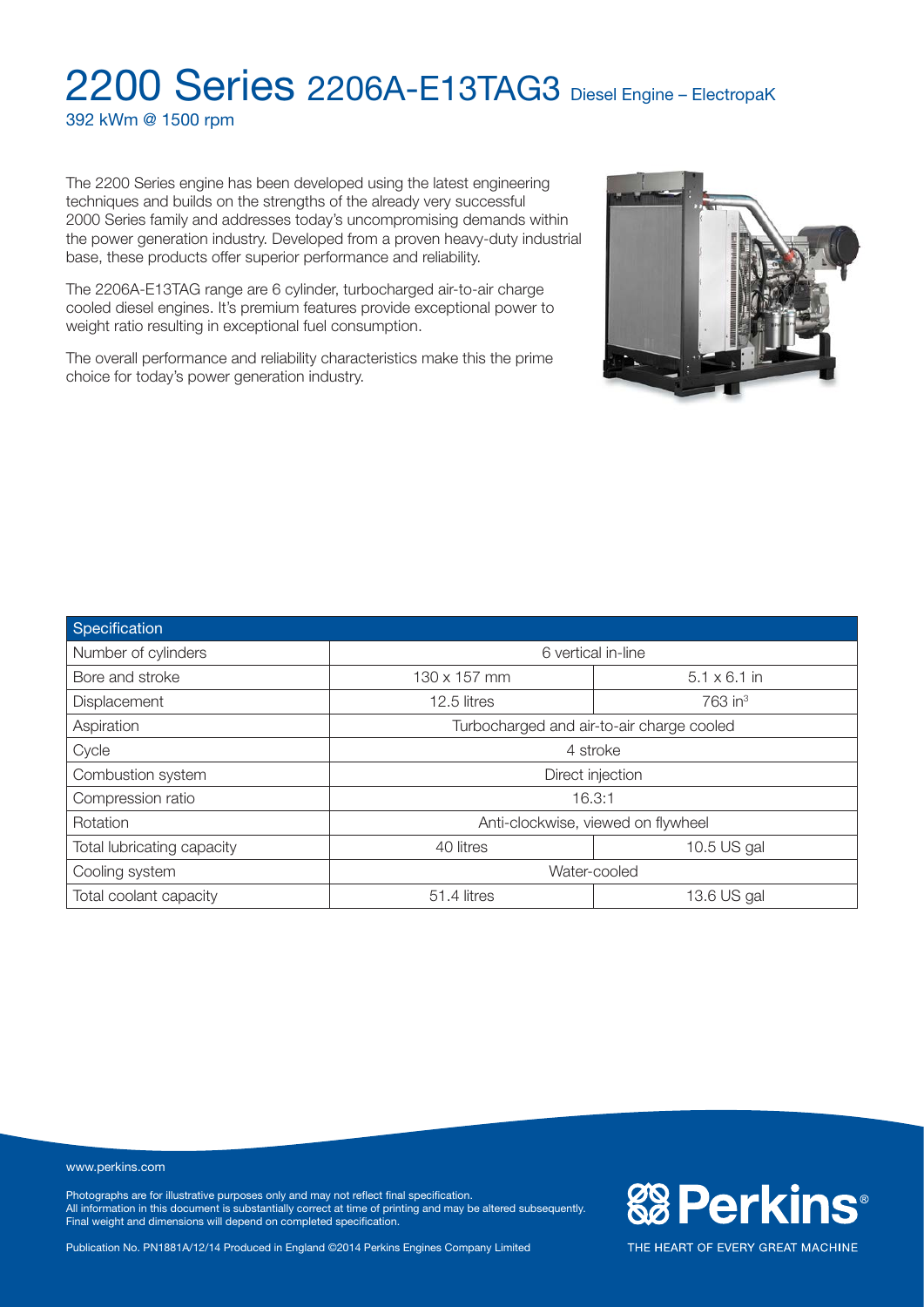392 kWm @ 1500 rpm

# Features and benefits

#### Economic power

- Mechanically operated unit fuel injectors with electronic control combined with carefully matched turbocharging, give excellent fuel atomisation and combustion with optimum economy
- Low emissions result from electronically controlled fuel injection

#### Reliable power

- Developed and tested using the latest engineering techniques and finite element analysis for high reliability, low oil usage and low wear rates
- High compression ratios ensure clean rapid starting in all conditions
- <sup>l</sup> Perkins global product support is designed to enhance the customer experience of owning a Perkins powered machine. We deliver this through the quality of our distribution network, extensive global coverage and a range of Perkins supported OEM partnership options. So whether you are an end-user or an equipment manufacturer our engine expertise is essential to your success

#### Compact, clean and efficient power

- Exceptional power to weight ratio and compact size give optimum power density for ease of installation and more cost effective transportation
- Designed to provide excellent service access for ease of maintenance

#### Product support

- Perkins actively pursues product support excellence by ensuring our distribution network invest in their territory strengthening relationships and providing more value to you, our customer
- Through an experienced global network of distributors and dealers, fully trained engine experts deliver total service support around the clock, 365 days a year. They have a comprehensive suite of web based tools at their fingertips covering technical information, parts identification and ordering systems, all dedicated to maximising the productivity of your engine
- Throughout the entire life of a Perkins engine, we provide access to genuine OE specification parts and service. We give 100% reassurance that you receive the very best in terms of quality for lowest possible cost .. wherever your Perkins powered machine is operating in the world

*This engine does not comply to Harmonized International Regulated Emissions Limits*

www.perkins.com

Photographs are for illustrative purposes only and may not reflect final specification. All information in this document is substantially correct at time of printing and may be altered subsequently. Final weight and dimensions will depend on completed specification.

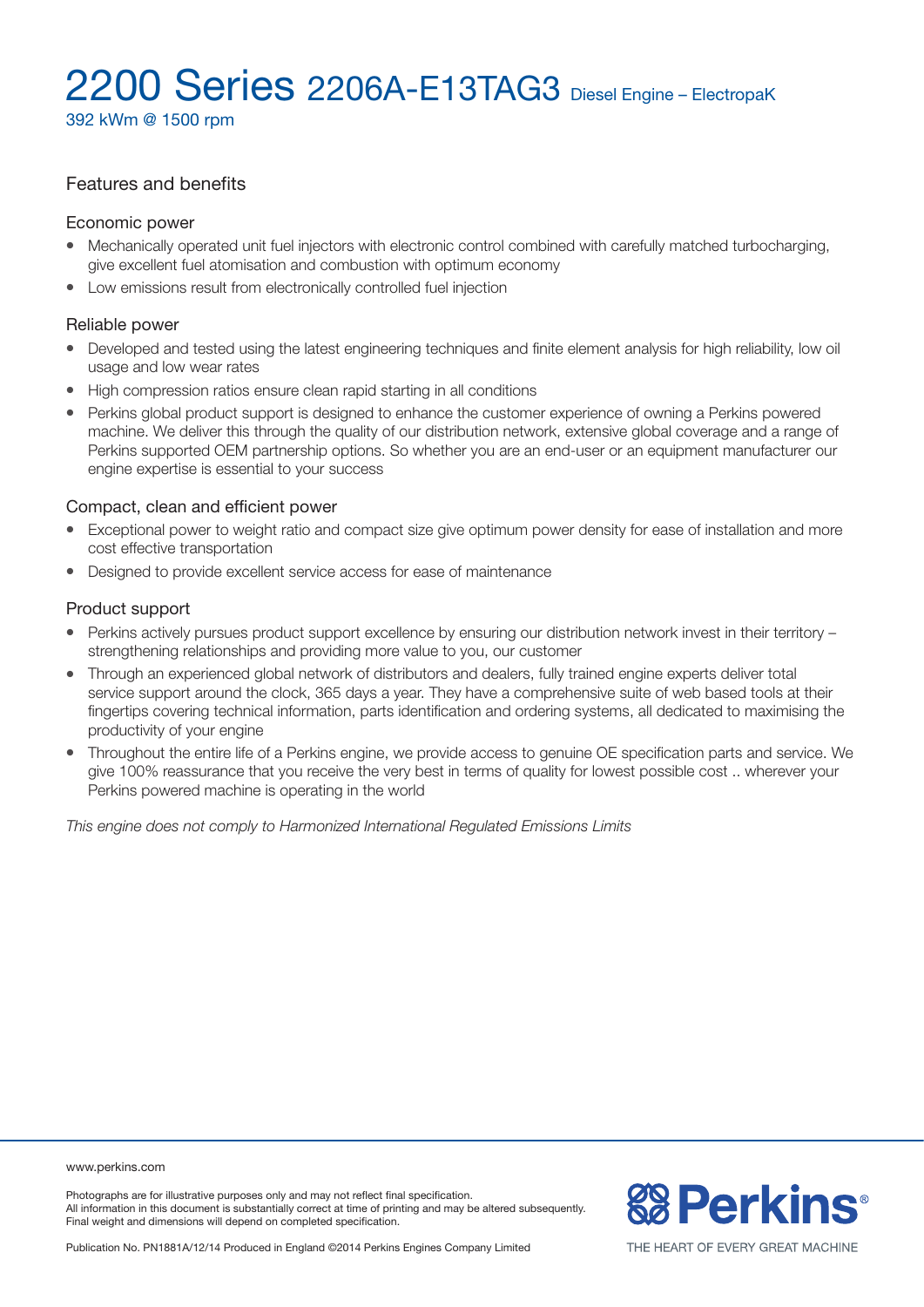392 kWm @ 1500 rpm

# Technical information

#### Air inlet

• Mounted air filter

### Fuel system

- Mechanically actuated electronically controlled unit fuel injectors with full authority electronic control
- Governing to ISO 8528-5 class G2 with isochronous capability
- Replaceable 'Ecoplus' fuel filter elements with primary filter/water separator
- $\bullet$  Fuel cooler

### Lubrication system

- Wet sump with filler and dipstick
- Full-flow replaceable 'Ecoplus' filter
- Oil cooler integral with filter header

### Cooling system

- Gear-driven circulating pump
- Mounted belt-driven pusher fan
- Radiator incorporating air-to-air charge cooler, (supplied loose)
- System designed for ambients up to 50°C

### Electrical equipment

- 24 volt starter motor and 24 volt 70 amp alternator with DC output
- ECM mounted on engine with wiring looms and sensors
- 3 level engine protection system

# Flywheel and housing

- High inertia flywheel to SAE J620 size 14
- SAE 1 flywheel housing

# Mountings

• Front engine mounting bracket

#### **Literature**

• User's Handbook

# Optional equipment

- 110 volt/240 volt immersion heater
- Additional speed sensor
- Temperature and pressure sensors for gauges
- Air filter rain hood
- Twin starters/facility for second starter
- Tool kit

#### www.perkins.com

Photographs are for illustrative purposes only and may not reflect final specification. All information in this document is substantially correct at time of printing and may be altered subsequently. Final weight and dimensions will depend on completed specification.

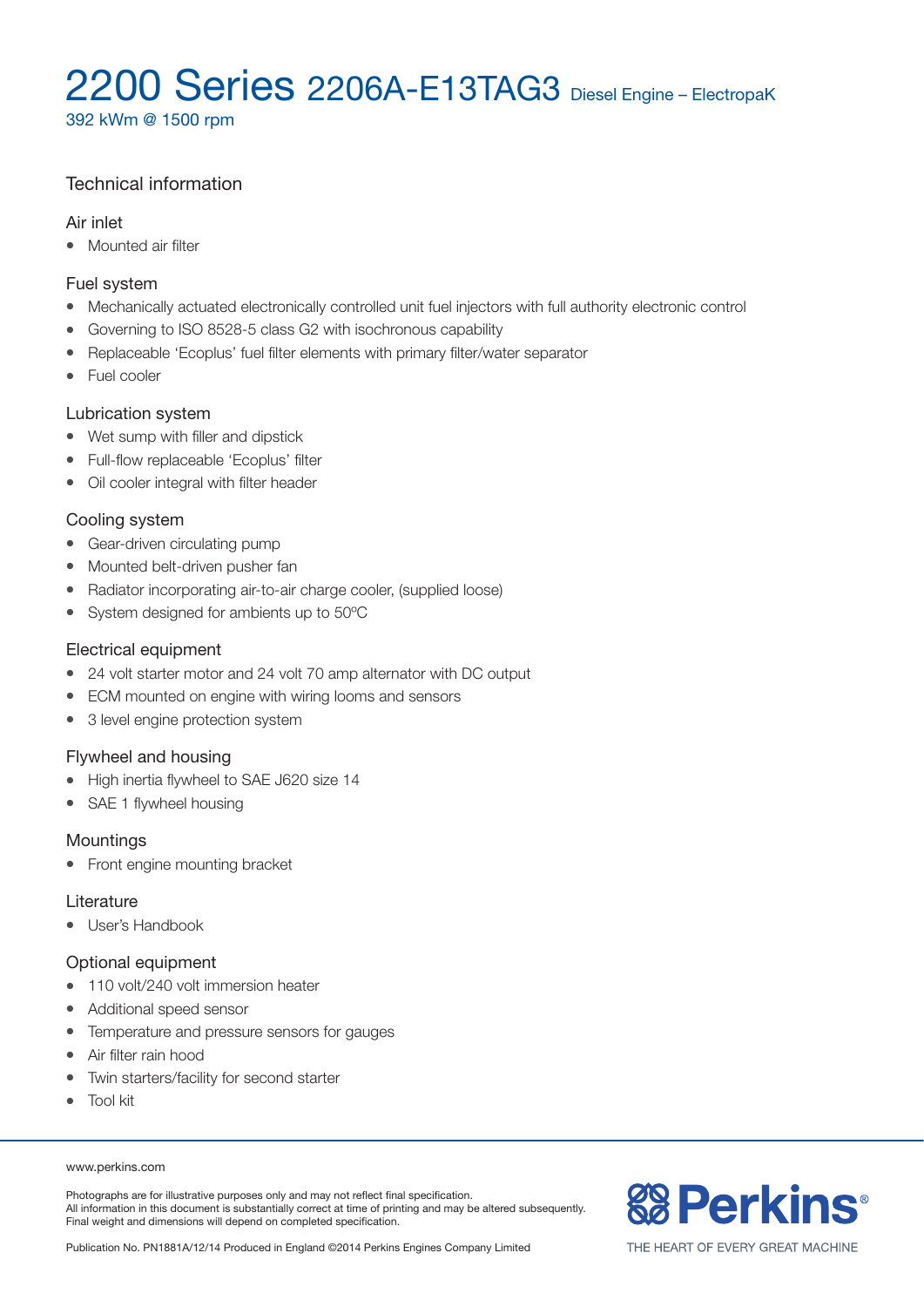392 kWm @ 1500 rpm



| Engine package weights and dimensions |           |         |  |  |  |
|---------------------------------------|-----------|---------|--|--|--|
| Length                                | 2410 mm   | 95 in   |  |  |  |
| Width                                 | $1120$ mm | 44 in   |  |  |  |
| Height                                | 1725 mm   | 68 in   |  |  |  |
| Weight (dry)                          | 1478 kg   | 3258 lb |  |  |  |

www.perkins.com

Photographs are for illustrative purposes only and may not reflect final specification. All information in this document is substantially correct at time of printing and may be altered subsequently. Final weight and dimensions will depend on completed specification.

**& Perkins®** 

Publication No. PN1881A/12/14 Produced in England ©2014 Perkins Engines Company Limited